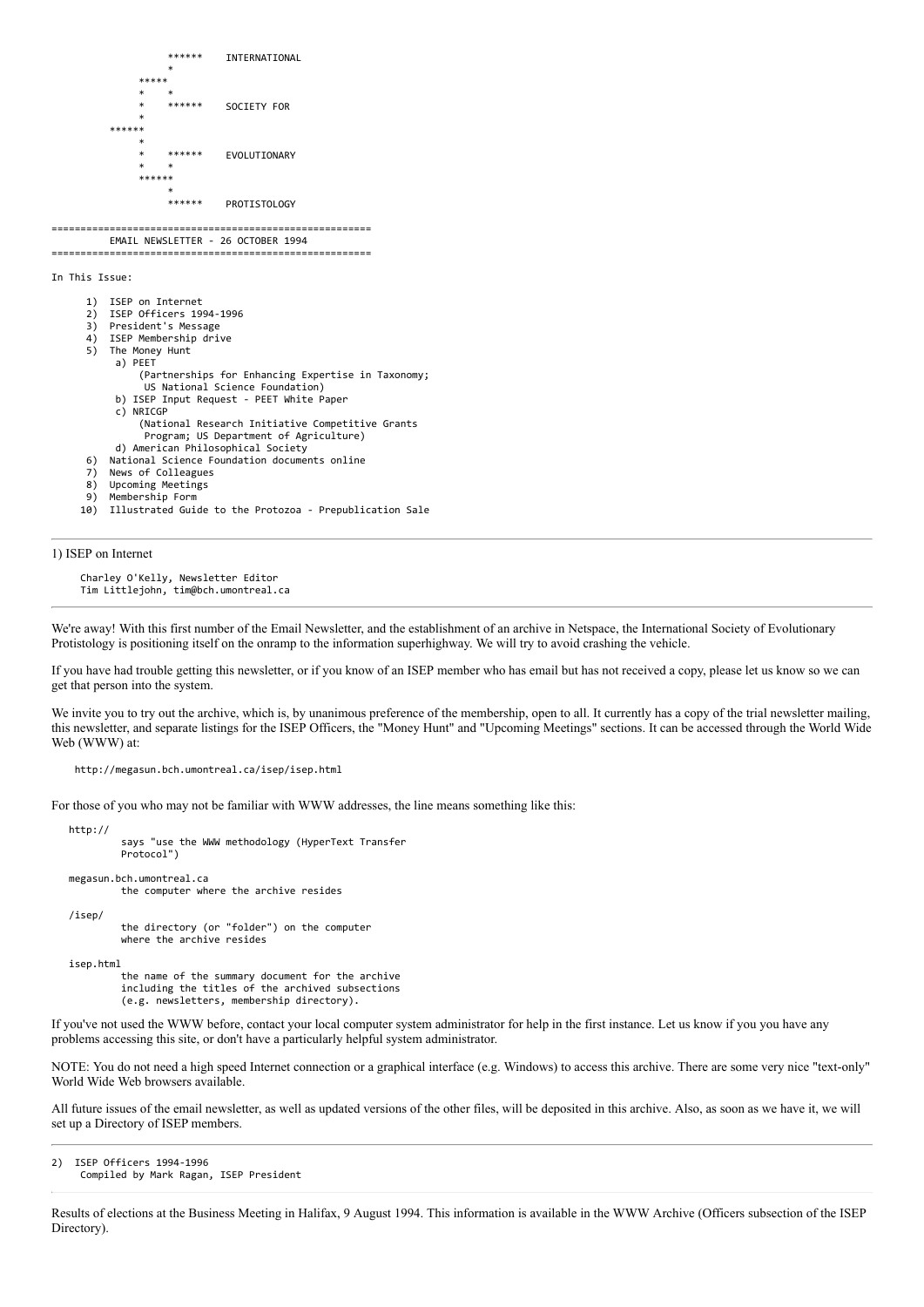PRESIDENT Mark A. Ragan NRC Institute for Marine Biosciences 1411 Oxford St Halifax, Nova Scotia B3H 3Z1 Canada tel: (1) 902 426 1674 fax: (1) 902 426 9413 e-mail: mark@imb.lan.nrc.ca PRESIDENT-ELECT OEjvind Moestrup Institute for Sporeplanter OEster Farimagsgade 2D DK-1353 Koebenhavn K Denmark tel: (45) 33 32 67 69 fax: (45) 33 14 57 19 e-mail: moestrup@bot.ku.dk IMMEDIATE PAST-PRESIDENT Michael Melkonian Botanisches Institut I Universitaet zu Koeln Gyrhofstrasse 15 D-50931 Koeln Germany tel: (49) 221 470 2475 fax: (49) 221 470 5181 e-mail: mmelkon@biolan.uni-koeln.de SECRETARY Lynn J. Rothschild Ecosystems Science NASA - Ames Research Center Mail Stop 239-12 Moffitt Field, CA 94035 USA tel: (1) 415 604 6525 e-mail: lynn rothschild@qmgate.arc.nasa.gov TREASURER (1994-1995) Jerome J. Motta Department of Botany University of Maryland College Park, MD 20742 USA tel: (1) 301 405 1654<br>fax: (1) 301 314 9082<br>e-mail: jm102@umail.umd.edu<br>e-mail: jerome\_j\_motta@mailsrv0.umd.edu TREASURER (1995-1996) Gary W. Saunders School of Botany University of Melbourne Parkville, Victoria 3052 Australia tel: (61) 3 344 7604 fax: (61) 3 347 5460 e-mail: u6065597@ucsvc.unimelb.edu.au [Gary will begin his duties during mid-1995, after he takes up his new position at the University of New Brunswick, Canada.] CANADIAN COUNCILLORS Susan E. Douglas NRC Institute for Marine Biosciences 1411 Oxford Street Halifax, Nova Scotia B3H 3Z1 Canada tel: (1) 902 426 8495 fax: (1) 902 426 9413 e-mail: douglass@imb.lan.nrc.ca \*\*\*\* B. Franz Lang Departement de Biochimie Universite de Montreal C.P. 6128, Succursale Centre-Ville Montreal, Quebec H3C 3J7 Canada tel: (1) 514 343 5842 fax: (1) 514 343 2210 e-mail: langf@bch.umontreal.ca U.S. COUNCILLOR Mark A. Farmer Center for Ultrastructural Research Barrow Hall University of Georgia Athens, GA 30602-2403 USA tel: (1) 706 542 4080 fax: (1) 706 542 4271 e-mail: farmer@emlab.zoo.uga.edu EUROPEAN COUNCILLOR Martin Schlegel Spezielle Zoologie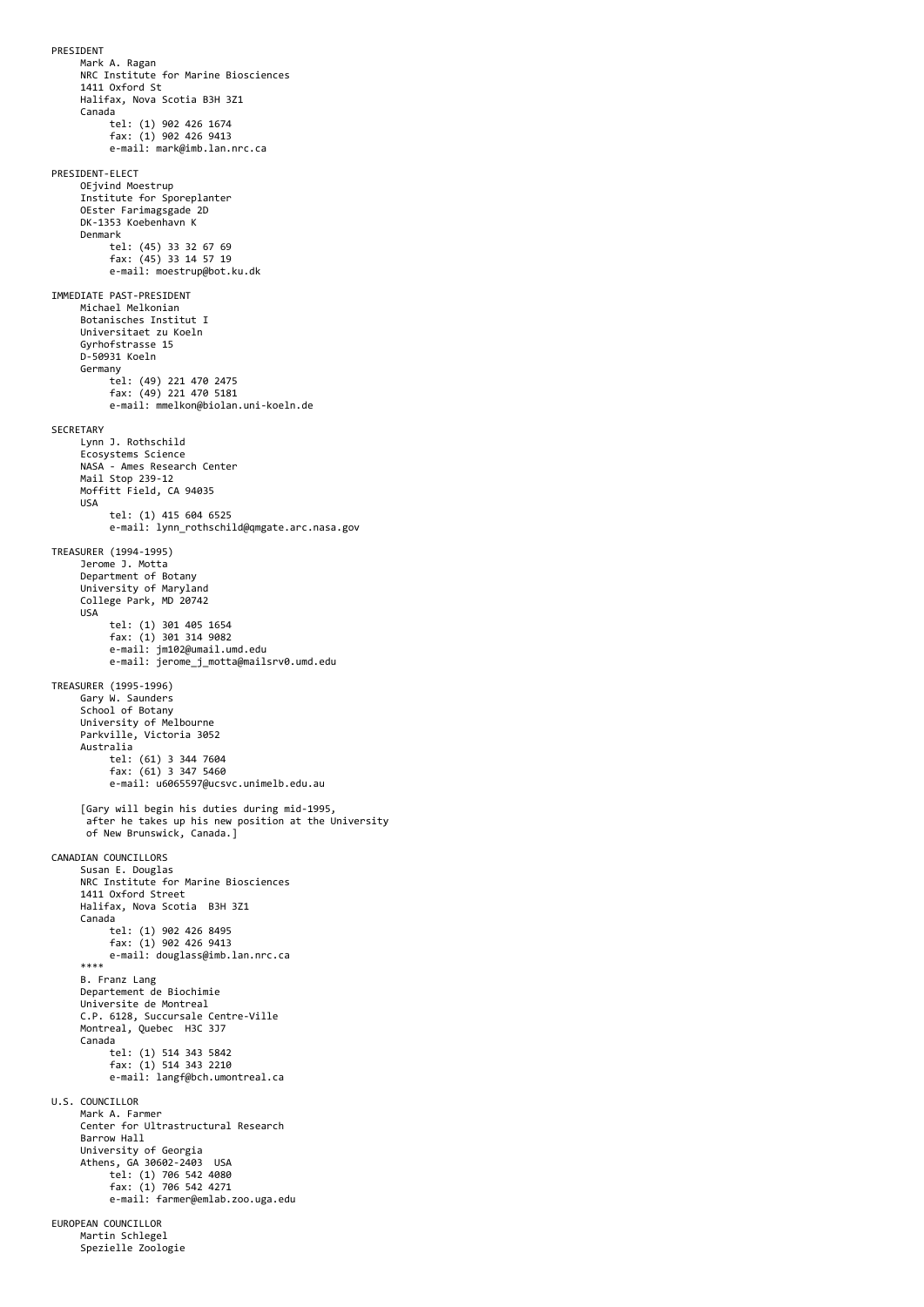Universitaet Leipzig Talstrasse 33 D-04103 Leipzig Germany tel: (49) 341 7165 450 fax: (49) 341 9603 099 e-mail: schlegel@rz.uni-leipzig.de COUNCILLOR-AT-LARGE Geoff McFadden School of Botany University of Melbourne Parkville, Victoria 3052, Australia tel: (61) 3 344 5053 fax: (61) 3 347 1071 e-mail: mc\_fadden@botany.unimelb.edu.au NEWSLETTER EDITOR Charles J. O'Kelly Departement de Biochimie Universite de Montreal C.P. 6128, Succursale Centre-Ville Montreal, Quebec, Canada H3C 3J7 tel: (1) 514 343 6111 ext 5149 fax: (1) 514 343 2210 e-mail: okellyc@bch.umontreal.ca

3) President's Message Mark Ragan

Dear fellow ISEPers,

The life of an organization such as ISEP is measured not so much in years as in cycles -- in our case, the number of biennial conferences we've sponsored. With ISEP-10 behind us, we're entering our eleventh cycle, which will culminate with ISEP-11 in Cologne in 1996. Although ISEP isn't (and was never meant to be) a mass organization, we have a strong, diverse membership which together accounts for a substantial portion of international protistological research today.

On behalf of ISEP, I extend to our past-President Michael Melkonian a hearty Thank You! for guiding our Society during the past two years. Michael's service to ISEP will continue as chairman of ISEP-11.

Congratulations are also in order to our two new Honorary Members: John O. Corliss and I. Brent Heath. Both have made major contributions not only to protistology but also to ISEP over many years. John and Brent join ISEP's "mother and father", Lynn Margulis and F.J.R. "Max" Taylor, as Honorary Members.

Thanks to Charley O'Kelly and Tim Littlejohn, ISEP is inaugurating an electronic newsletter / bulletin board; those of us on e-mail will already have received an initial mailing (ISEPers not on e-mail will receive a biennial hardcopy version). As Charley and Tim have pointed out, electronic communication will provide more-rapid dissemination of news while saving our Society some money and effort. In their initial mailing, Charley and Tim ask us what we'd like our electronic newsletter / bulletin board to look like; please send them your considered thoughts. Of course, this service will evolve as the Internet itself evolves and as new network software becomes more widely available.

I encourage all protistologists who know Paddy Patterson to send a cheerful note or anecdote to him. Mail sent to his university address (postal or e-mail) will be forwarded.

One of the immediate tasks of the new Executive will be to update our membership list (names, addresses, numbers) and our e-mail directory of protistologists and other friends of ISEP. If you move, change your phone or fax numbers, or get a new e-mail address, please drop a note to our Treasurer (Jerry Motta) and to Charley or myself.

I also call on all former ISEP executives who have ISEP archival material to contact me. First we hope to make an inventory of relevant material (newsletters, records, minutes of business meetings, programmes from early ISEPs, correspondence, special ISEP issues of journals, etc.); later we may try to collect some of this information in one place. This information will serve not only our Society, but should become a valuable historical resource.

International organizations, including the new Inter-Union IUMS/IUBS Committee on Microbial Diversity chaired by Rita Colwell, are organizing interesting initiatives under the Biodiversity umbrella. These include reconsideration of the microbial species concept; harmonization of nomenclatural codes; preservation of microbial habitats, germ plasm and culture collections; and coordination toward an international inventory of microorganisms. These efforts are being driven by recognition of the scientific and societal importance of microbial biodiversity, and of potential biotechnological and commercial applications. Funding will be sought for at least some of these initiatives under the Diversitas programme. ISEP may have a role to play in some of these initiatives. ISEPers with specific information or ideas should contact me.

### 4) Membership Drive Charley O'Kelly

Among the beauties and strengths of ISEP is its small size. Members can get to meet with and know each other, and their work, without having to worry about the hassles and headaches of The Big Meeting.

But, as Mark Ragan, Jerry Motta and I have worked to put together updated membership lists, and the email mailing list for the Newsletter, we've discovered a surprising number of people who have been associated with ISEP in one way or another over the past decade.

Unfortunately, many of these good people are not current ISEP members. We'd like to sign you up! US\$25 for two years, such a deal you won't see very often in the science marketplace.

How to find out your membership status? If you get this issue of the email newsletter but -not- the next one (on or before 24 November, targeting the 15th), you probably aren't on our "dues paid" list. If you don't like suspense, contact Jerry, Mark or myself by phone, fax or email and find out what our records say your status is.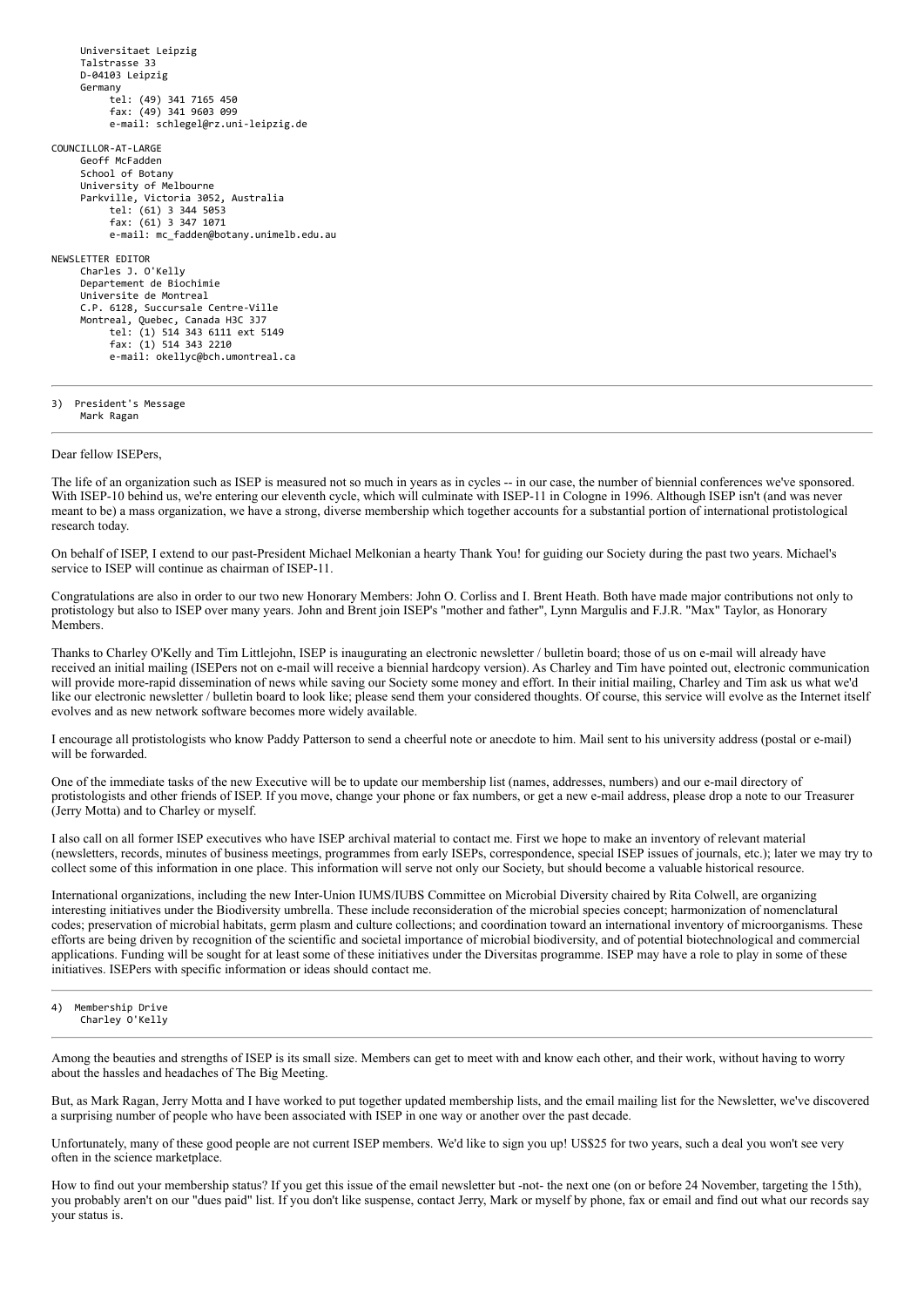New members are always welcome, students especially. Near the end of the Newsletter is a "clip and send" membership application/renewal form. Pass the word!

5) The Money Hunt Charley O'Kelly

"The Money Hunt" highlights potential sources of funds for investigators in protistology, compiled for whatever sources I can get my actual or virtual hands on. Anyone who has information on funding sources, please let me know. I would especially like to know about programs from outside North America, and to have tips on accessing the private funding markets.

This information is available in the Money Hunt section of the ISEP WWW Archive.

a) PEET

 (Partnerships for Enhancing Expertise in Taxonomy; US National Science Foundation)

This is the "taxonomic research on protists" initiative that I mentioned in the earlier email "mininewsletter". The full description is found in document NSF 94-109 from the Directorate of Biological Sciences, Division of Environmental Biology, (US) National Science Foundation. To quote from the "Descriptions and Objectives" section of the document ...

"The National Science Foundation (NSF), in partnership with academic institutions, botanical gardens, freshwater and marine institutes, and natural history museums, seeks to enhance and stimulate taxonomic research ... NSF announces a special competition ... to support competitively reviewed research projects that target groups of poorly known organisms. ... Three major elements are required of a project submitted ...: 1. Monographic Research; 2. Training; and 3. Computer Infrastructure.

"1. Monographic Research. Applicants must present a plan of research for taxonomic revision or monograph, with emphasis to be given to organisms that are little studied or to groups in which taxonomic expertise is limited or vanishing (microbes, protists, fungi, and invertebrates). Specialists on such groups are encouraged to apply.

"2. Training. An internship or traineeship is a required element ... The anticipated five-year duration of projects is designed to ensure continuous support of project personnel and to enable completion of major taxonomic revisions and monographs. ...

"3. Computer Infrastructure. ... projects are expected to incorporate computerization ...; specimen databases, artificial intelligence systems, computer-aided image analysis, or interactive identification keys are examples."

Who may submit? Quoting again:

"Proposals ... will be accepted from US institutions including botanical gardens, marine or freshwater institutes, and natural history museums that are eligible for awards from the National Science Foundation. Non-academic instituions with university- affiliated training programs are especially encouraged to apply. Where appropriate, collaborating scientists at foreign institutions can be accommodated through consultant or subcontract mechanisms ..." Students from outside the US, but enrolled in US institutions, are also eligible for funding.

A qualifier: "Normally, NSF does not support research with disease-related goals ..."

How much?

"Projects designed for five years (60 months) of effort are encouraged, with yearly budgets not to exceed \$150,000 (direct plus indirect costs), or \$750,000 total. ... NSF anticipates making 10-20 awards as continuing grants in Fiscal Year 1995 ..."

What's the deadline?

1 March 1995

```
Further information:
      Division of Environmental Biology (PEET)
      National Science Foundation
      4201 Wilson Boulevard, suite 635
      Arlington, VA 22230
      USA
 tel: (1) 703 306 1481
 fax: (1) 703 306 0367
            email: sysrev@nsf.gov
```
To get the whole document by electronic mail:

Mail to:

stisserve@nsf.gov

Leave the subject line blank.

Include exactly and only the following line in the message:

get nsf94109

you should get a confirming message and the document, in ascii format, within the hour.

# b) ISEP Input Request - PEET White Paper

Your bumble Editor has been asked to attend a meeting in Washington DC at the end of November, to help NSF determine guidelines for PEET proposal evaluation. The main question: what are the essential features of a monographic treatment of protist taxa, anno 1995?

What do you think? Send me your opinions. If there are lots of them, I will print a summary in the Newsletter. And I will do my best to be a voice for protistology in Washington.

c) NRICGP

 (National Research Initiative Competitive Grant Program; US Department of Agriculture)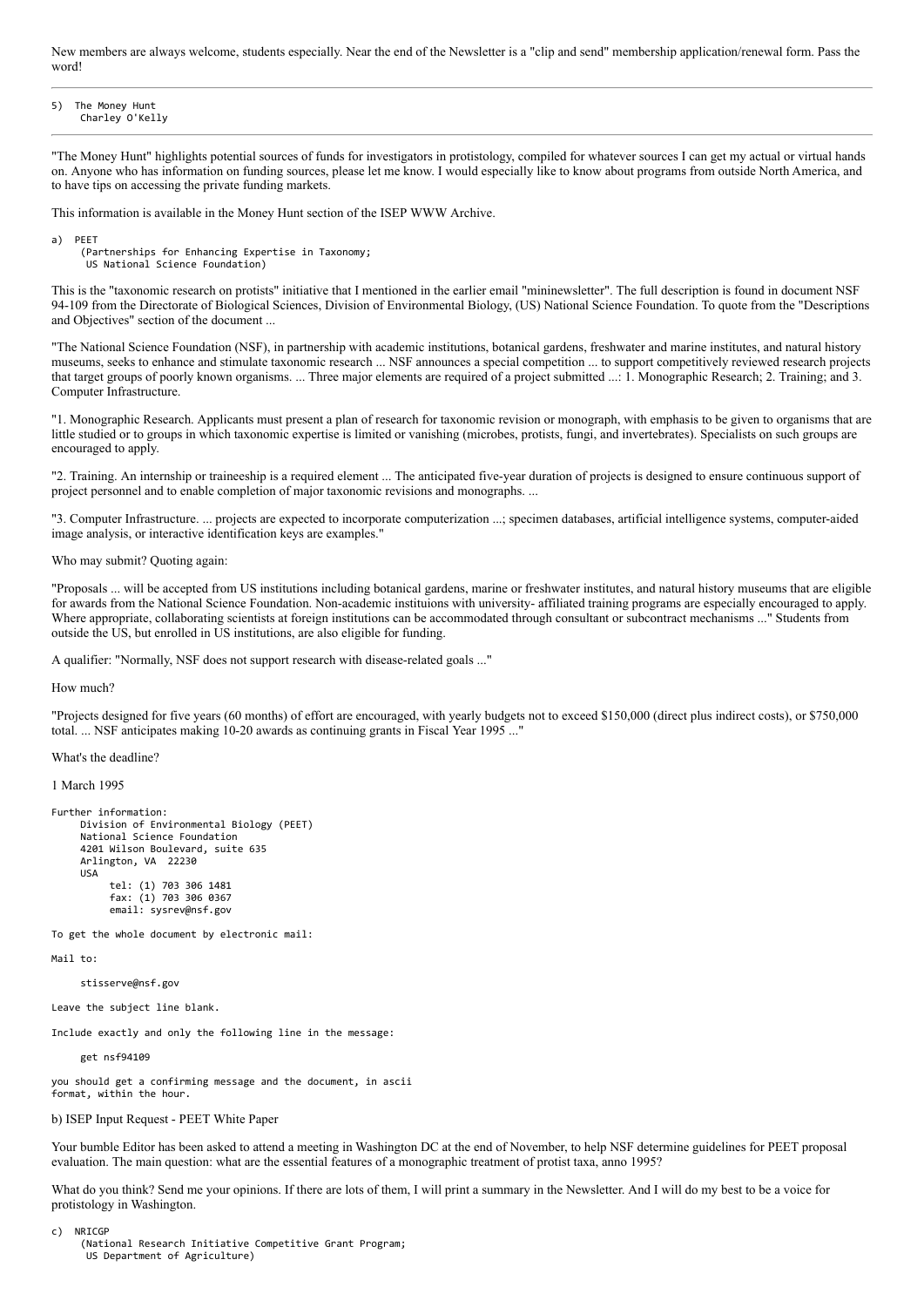A full list of NRICGP grants, plus program information and application kits, may be obtained from:

 National Research Initiative Competitive Grants Program c/o Proposal Services Branch AMD/CSRS/USDA AG Box 2245 Washington, DC 20250-2248 tel: (1) 202 401 5048

Most of these programs appear to be targeted directly at research on the physiology, biochemistry, molecular biology and food science of agricultural and horticultural species. However, the following programs may (no guarantees) have some space for protist researchers.

| Code | Name                        | Deadline  | Phone<br>$(202) -$ |
|------|-----------------------------|-----------|--------------------|
| 51.1 | Plant Pathology             | 5 Dec 94  | 401 4310           |
|      |                             |           |                    |
| 54.1 | Photosynthesis/Respiration  | 5 Dec 94  | 401 6030           |
| 25.0 | Soils and Soil Biology      | 12 Dec 94 | 401 4082           |
| 51.5 | Biological Control Research | 19 Dec 94 | 401 5114           |
| 44.0 | Sustaining Animal Health    | 9 Jan 95  | 401 6303           |
| 23.0 | Forest//Aquatic Ecosystems  | 23 Jan 95 | 401 4082           |

# d) American Philosophical Society

The American Philosophical Society makes grants towards the cost of scholarly research in all areas of knowledge except those where support by government or corporate enterprise is more appropriate. Projects likely to culminate in publications are preferred; projects in the creative or performing arts, and educational materials for classroom use are not included. Grants cover travel to the objects of research, purchase of photoreproductions of documents, and consumable supplies not available at the applicant's institution. The Society makes no grants for study, salary replacement, travel to conferences, of the purchase of permanent equipment, telephone calls or stationery.

Eligibility: Applicants are expected to have held the doctorate for at least one year. Foreign nationals applying from abroad must state precisely what objects of research, ONLY available in the United States, need to be consulted.

Deadlines: January 1 for decision by mid-April March 1 for decision by mid-June July 1 for decision by mid-October November 1 for decision by mid-February

Amount of award: \$5,000 maximum (\$4,000 for full professors); average award in 1993: \$2,800.00.

Obtaining forms: Written requests for forms must indicate eligibility, specify the area of research and state the proposed use of grant funds. Telephone requests for forms cannot be honored. Although our premises will not change, either of two addresses will be valid for 1995.

 Committee on Research American Philosophical Society 104 S. 5th Street -or- 150 S. Independence Mall East Philadelphia, PA 19106-3387. USA

6) US National Science Foundation documents on Internet Charley O'Kelly

NSF documents are available online through email, ftp and gopher. Although most documents are in ascii format only, some, especially major proposal documents complete with forms, are in Adobe Postscript or WordPerfect formats. What's more, you can get via email a weekly update of new NSF documents - which is how I found out about PEET.

If you don't already know about all this, the easiest way to find out is to send an empty email message to stisfly@nsf.gov. The machine will send you back document NSF 94-4, the "STIS (Science and Technology Information System) Flyer".

The weekly update of NSF (and US National Institute of Health) documents also is made available on the Usenet bulletin board "bionet.sci-resources". If you don't know about Usenet at your site, ask your local system administrator. There is even a "bionet.protista" group on Usenet ... about which more next issue.

## 7) News of Colleagues

Perhaps you won a Nobel Prize (please oh please let it not be an Ig Nobel!), or had an addition to family. Maybe there's a paying job available in your lab or department. Whatever. Anytime you have a piece of news, let me know so I can share it with fellow ISEPers in this space.

# Paddy Patterson

Word from Protsville is that Paddy is now out of the hospital and back in Sydney. According to Alastair, his graduate student, "He can walk around some but has some sort of supporting exoskeleton on. He apparently gets tired quickly. His left hand works okay but I don't know how his right hand is doing (the right was the badly damaged one). He is apparently trying to work himself back up to speed again." Paddy had previously sent out word that he intends to return to business as usual as soon as possible, and that persons planning to visit or otherwise work with Paddy should continue with these plans.

## Detlef Leipe

Detti has a new job, and therefore a new address.

 Detlef Leipe National Center for Biotechnology Information N.I.H Building 38A Bethesda, MD 20894 U S A Tel.: 301-496-2475, extension 702 Facs: 301-480-9241 email: leipe@ncbi.nlm.nih.gov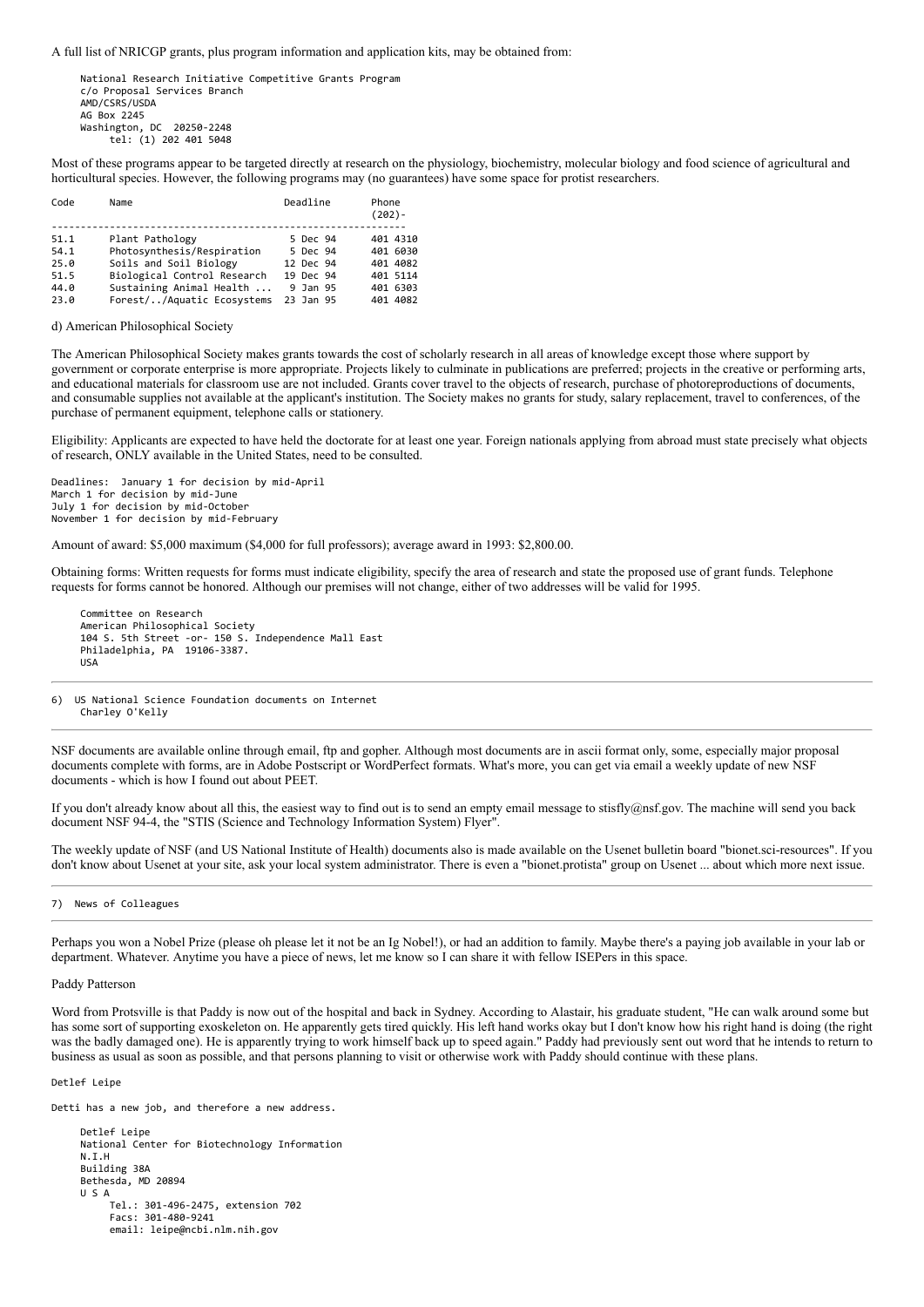Louise Goggin

Louise is returning to Australia from her previous post at the University of Prince Edward Island, Canada.

 Louise Goggin Department of Parasitology The University of Queensland Brisbane, Queenland 4072 Australia. fax: 61 7 365 1588 email: TBA

8) Upcoming Meetings

This information is available in the Upcoming Meetings section of the ISEP WWW Archive.

Have I missed a meeting of interest? Drop me a line! 27-30 December 1994 Western Society of Naturalists, Monterey, CA, USA. WSN Secretariat Moss Landing Marine Laboratories PO Box 450 Moss Landing, CA 95039 USA 3-6 January 1995 British Phycological Society Winter Meeting, Portsmouth University, England C.J. Barwell University of Portsmouth Institute for Coastal and Marine Studies Park Building King Henry 1 Street Portsmouth PO1 2DZ England (UK) tel: (44) 705 842 641 fax: (44) 705 842 628 22-27 May 1995. Fourth International Chrysophyte Symposium. Jorgen Kristiansen Botanical Institute Department of Phycology Oster Farimagsgade 2D 1353 Copenhagen K Denmark FAX: (45) 35 32 23 21. May 1995. 8th Chinese National Meeting of Society of Protozoologists, Shanghai. Professor Guan Wei-bin Department of Parasitology Second Military medical University 800 Xiang Yin Road Shanghai 200433 China Tel. (86) 21 549 0018 Ext. 41586, 41476 FAX: (86) 21 549 0555. 21-27 July 1995. 2nd European Protozoology Congress & Eighth European Conference on Ciliate Biology. Universite Blaise Pascale, Clermont-Ferrand, France. C A Groliere or G. Brugerolle Laboratoire de biologie des protistes Universite Blaise Pascal de Clermont-Ferrand F-63177 Aubiere Cedex France. tel: (33) 73 40 74 54, (33) 73 40 74 79 fax: (33) 73 40 76 70 2-7 July 1995 Ciliate Molecular Biology Meeting, Copper Mountain, Colorado. The meeting is one of the FASEB summer research conferences for 1995. Jim Forney 1153 Biochemistry Building Purdue University West Lafayette, IN 47907-1153 USA email: forney@biochem.purdue.edu Carol Greider Cold Spring Harbor Labs Delbruck Building Cold Spring Harbor, NY 11724 USA email: greider@cshl.org 6-10 August 1995. Phycological Society of America annual meeting, Breckenridge, Colorado. Paul Kugrens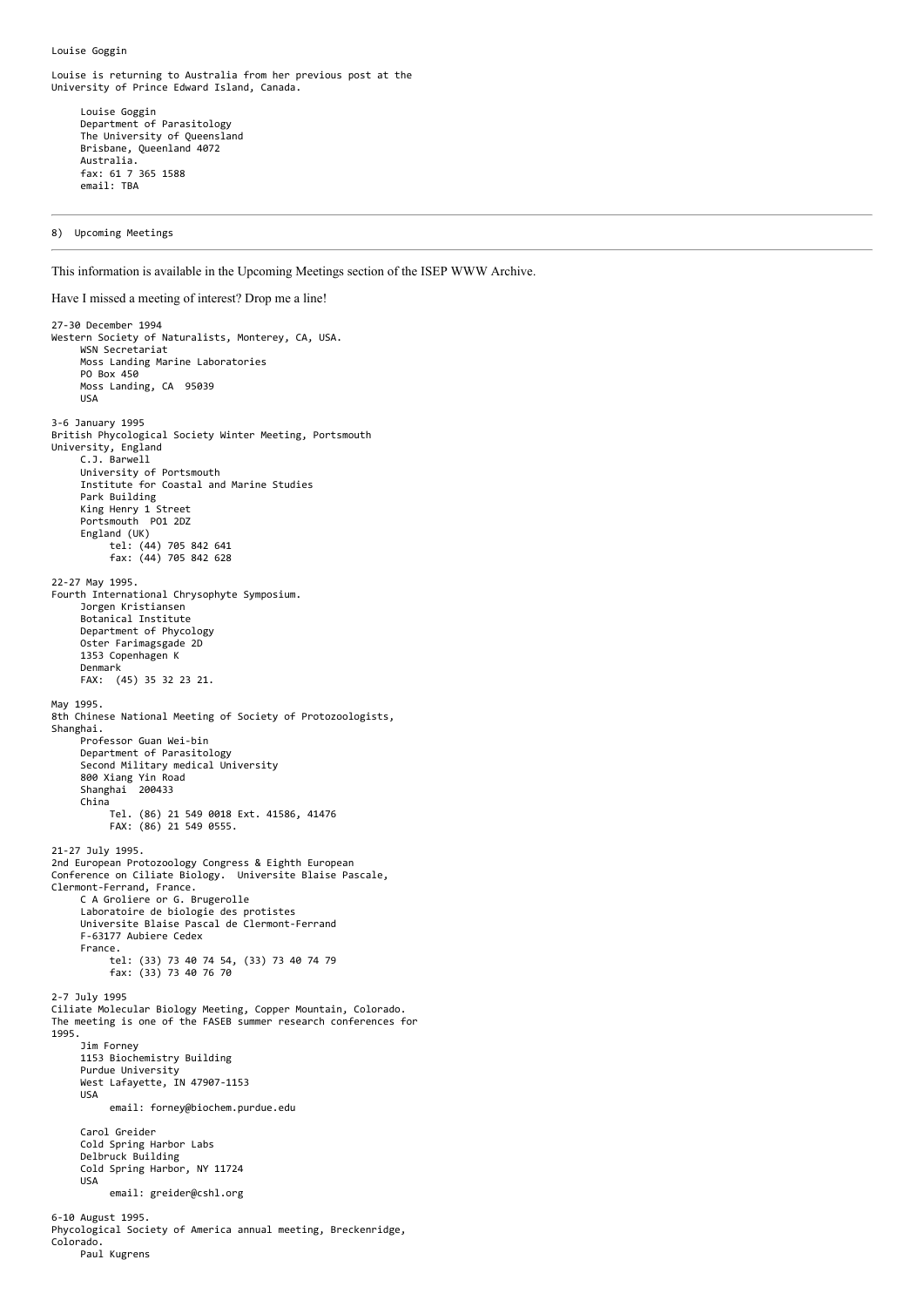```
 Department of Biology
      Colorado State University
      Fort Collins, CO 80523
      USA
            Tel: (1) 303 491-7551
            FAX: (1) 303 491-0649
9-13 August 1996.
11th Biennial meeting of the International Society for
Evolutionary Protistology (ISEP). University of Cologne,
Cologne, Germany. Meeting held in conjunction with 1st
European Phycological Congress (11-18 August 1996; below).
 Prof. Michael Melkonian
      Universitat zu Koln
      Botanisches Institut
      Gyrohofstrasse 15
      D-50931 Koln
 Germany
 FAX: (49) 221 470 5181
            email: mmeLkon@bioLan.uni-koeLn.de.
11-18 August 1996.
1st European Phycological Congress
      Prof. Michael Melkonian
       Universitat zu Koln
      Botanisches Institut
      Gyrohofstrasse 15
      D-50931 Koln
      Germany
            FAX: (49) 221 470 5181
            email: mmeLkon@bioLan.uni-koeLn.de.
October 1996.
8th International Congress of Culture Collections (ICCC-VIII),
Baarn, Netherlands.
      Dr. D.v.d. Mei
      CBS
      P.O. Box 273
      3740 Baarn
      The Netherlands.
July 1997.
10th International Congress of Protozoology (ICOP-10), University
of Sydney, Australia.
 Professor D.J. Patterson
      School of Biological Sciences
      Zoology A08
 University of Sydney
 Sydney, NSW 2006
 Australia.
 Professor A.M. Johnson
 Department of Microbiology
     School of Biological and Biomedical Sciences
      University of Technology Sydney
      P.O. Box 123
      Broadway, NSW 2065
      Australia.
```
9) ISEP Membership Form

[ 1 ] Make a hard copy of the form below.

[ 2 ] Airmail it, with your dues, to the ISEP Treasurer.

[snip] - - [snip] - - [snip] - - [snip] - - [snip] - - [snip]

 INTERNATIONAL SOCIETY FOR EVOLUTIONARY PROTISTOLOGY MEMBERSHIP APPLICATION/RENEWAL

Name:

Postal address:

City, state/province, country:

Postal code:

Telephone number:

Fax number:

E-mail address:

 $\overline{\phantom{a}}$ .

Membership dues are US\$ 25 (\*) for two years.

[ ] I enclose for ISEP membership for the years 199\_ through

Signature: